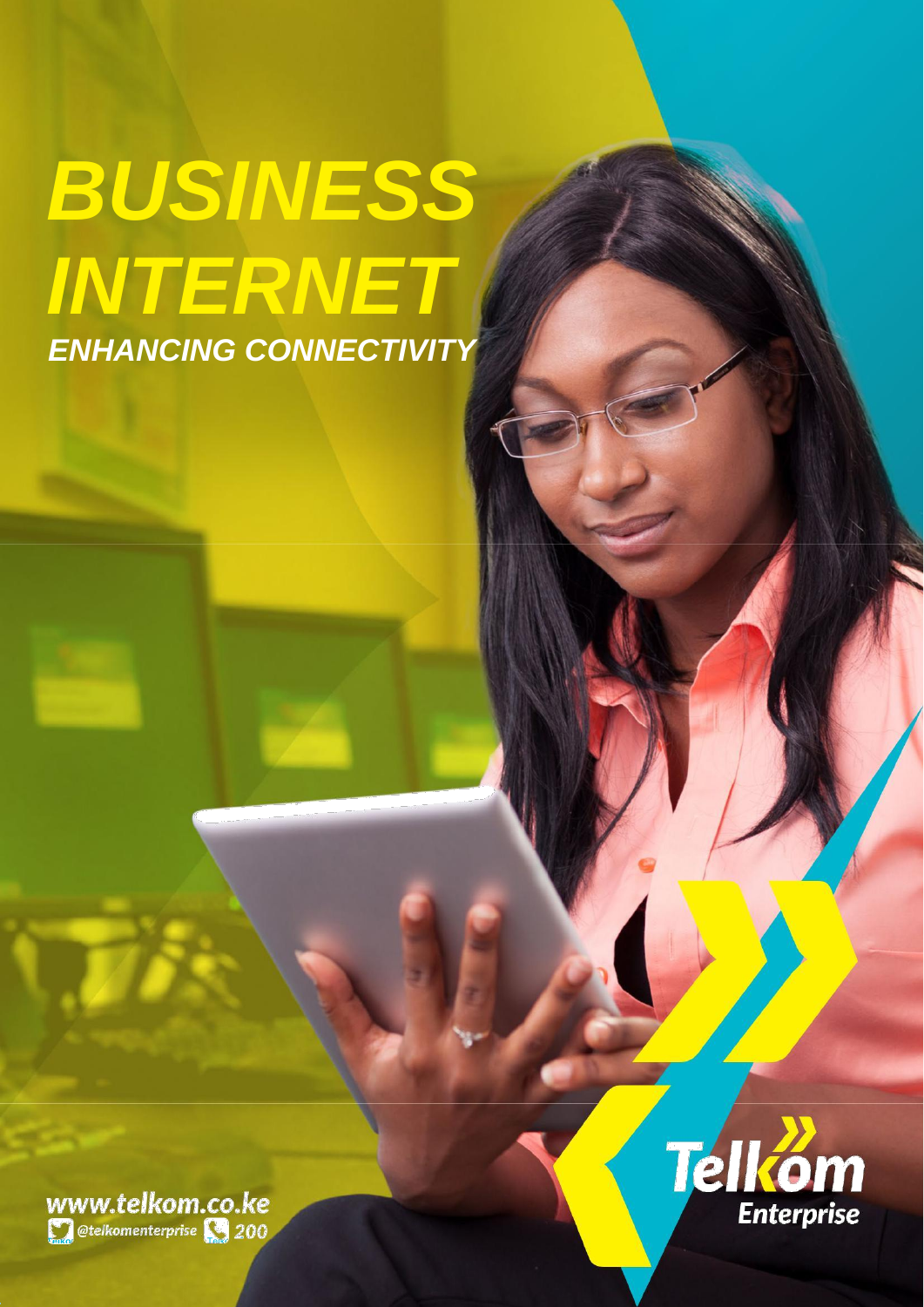

| 1. OWNER OF THE<br><b>CONTRACT Name:</b>   |              |  |
|--------------------------------------------|--------------|--|
| Represented by:                            |              |  |
| Street / Address:                          | Postal code: |  |
| Billing account:                           | PIN:         |  |
| Tel / Fax:                                 | Email:       |  |
| 2. BILLING ADDRESS (OF DIFFERENT)<br>Name: |              |  |
|                                            |              |  |
|                                            |              |  |
|                                            |              |  |
| 3. TECHNICAL<br>REPRESENTATIVE Name:       |              |  |
| Represented by:                            |              |  |
| <br>Street / Address:                      | Postal code: |  |
| Tel/Fax:                                   | Email:       |  |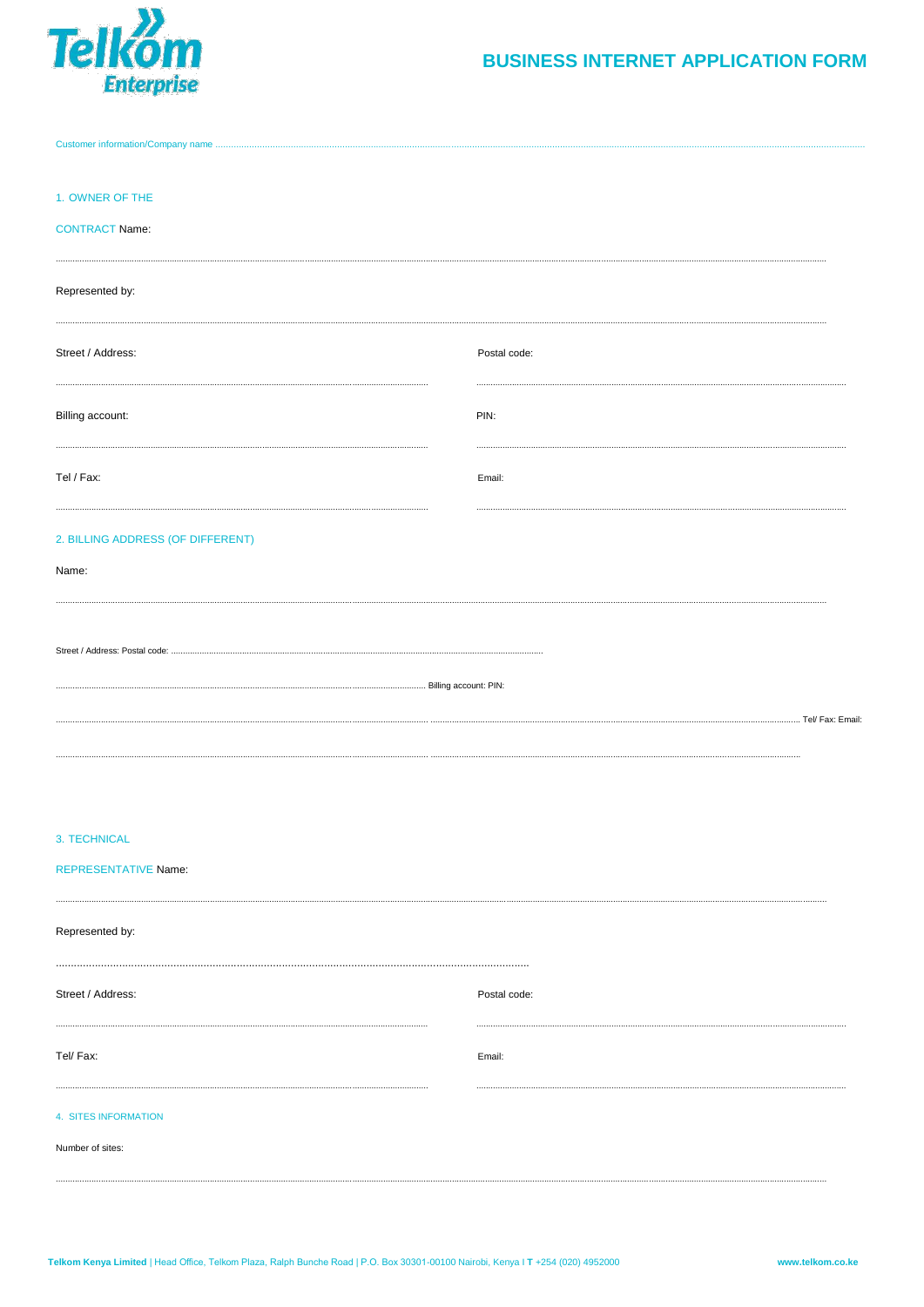

| 5. ORDER TYPE                       | <b>6. PROFILE OPTION</b>                                |  |                                                                                                                                                               |                                   |  |
|-------------------------------------|---------------------------------------------------------|--|---------------------------------------------------------------------------------------------------------------------------------------------------------------|-----------------------------------|--|
| New service                         | Relocation                                              |  | <b>Business Internet Superlite</b><br><b>Business Internet Lite</b>                                                                                           | <b>Business Internet Standard</b> |  |
| Upgrade                             | Downgrade                                               |  | Telkom Business Internet Pro                                                                                                                                  |                                   |  |
| 7. COMMENTS                         |                                                         |  |                                                                                                                                                               |                                   |  |
| 8. BILLING MODULE                   |                                                         |  |                                                                                                                                                               |                                   |  |
| Contract duration:                  |                                                         |  | Billing cycle:                                                                                                                                                |                                   |  |
|                                     |                                                         |  | Prepaid<br>Postpaid                                                                                                                                           |                                   |  |
| Monthly charges:                    |                                                         |  | Customer deposit:                                                                                                                                             |                                   |  |
| Cheque number:                      |                                                         |  |                                                                                                                                                               |                                   |  |
| 9. SIGNATURE<br><b>The Provider</b> | accepts the review of the different contract documents. |  | The current Application Form is governed by the Telkom Business Internet Terms and Conditions. By signing the Application Form, the Customer acknowledges and |                                   |  |
| Name:                               |                                                         |  |                                                                                                                                                               |                                   |  |
| Signature:                          |                                                         |  |                                                                                                                                                               |                                   |  |
| Function:                           |                                                         |  | Company Stamp                                                                                                                                                 |                                   |  |
| <br>Date:                           |                                                         |  |                                                                                                                                                               |                                   |  |
| <b>The Customer</b>                 |                                                         |  |                                                                                                                                                               |                                   |  |
| Name:                               |                                                         |  |                                                                                                                                                               |                                   |  |
| Signature:                          |                                                         |  |                                                                                                                                                               |                                   |  |
| Function:                           |                                                         |  | Company Stamp                                                                                                                                                 |                                   |  |
| Date:                               |                                                         |  |                                                                                                                                                               |                                   |  |
| <b>Sales Representative</b>         |                                                         |  |                                                                                                                                                               |                                   |  |
| Name:                               |                                                         |  | Company:                                                                                                                                                      |                                   |  |
| Tel / Fax:                          |                                                         |  | Email:                                                                                                                                                        |                                   |  |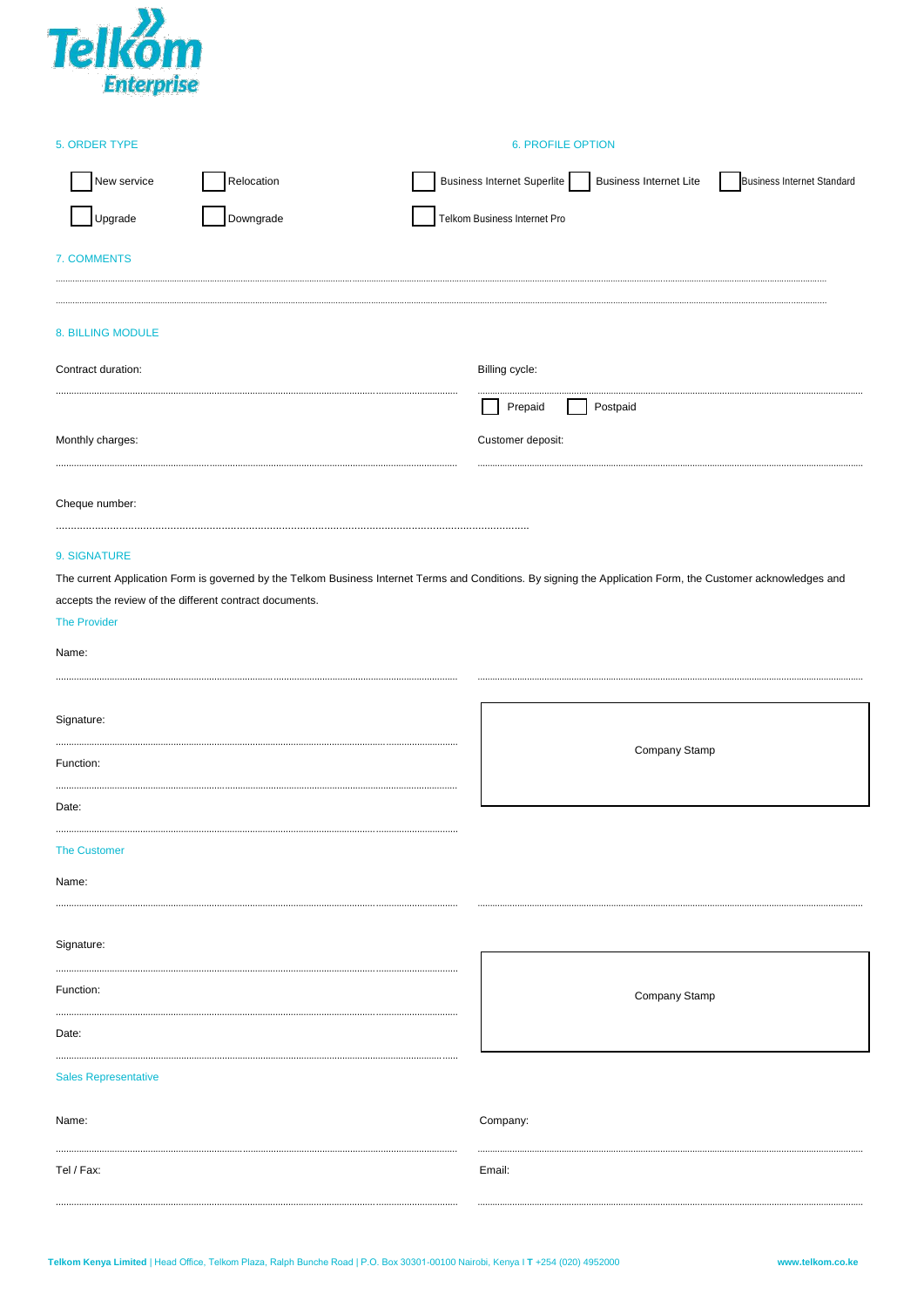

#### **TELKOM BUSINESS INTERNET TERMS AND CONDITIONS**

### **1. DEFINITIONS AND INTERPRETATION**

- **a. "Access"** refers to the component of a Service allowing access to the Provider's Network;
- **b. "Access Link"** or **"Link"** refers to any telecommunication circuit or any other capacity which enables the equipment to be connected to the Provider's Network via a POP. The Link may be established on permanent (for the period of the contract) or occasional basis;
- **c. "Access Node"** or **"POP"** refers to the **"physical"**  point of presence on the Provider's Network, to which an Access is linked via an Access Link;
- **d. "Contract"** or **"Terms and Conditions"** means these terms and conditions, the Order Form and its associated Price;

**e. "Beneficiary"** refers in general terms to any affiliate and/or partner designated by the Customer, likely to use or access any Service provided with respect to a Contract;

**f. "Business Day"** means Monday to Friday between the hours of 0900 and 1700, excluding public holidays;

- **g. "Customer"** refers to the legal entity that signed the Contract with the Provider;
- **h. "Customer Network"** refers to the network set up by the Provider for the Customer, consisting of a set of Accesses which can inter-communicate via subscribed Services, including equipment, Access Links and the Provider Network;
	- **i. "Customer Premises Equipment"** refers to the device provided by the Customer to connect to the Terminal Equipment, to allow access to the Service at the Customer's premises. Unless otherwise provided, this device demarcates the beginning of the Customer's responsibilities in regard to the provision of the Services.

**j. "Deployment Service"** refers to specific service requested by the Customer over and above the service description.

**k. "Deployment Phase"** refers to the period before the Operating Phase during which the Provider proceeds with the installation of the Service and/or Migration of the Access (es) ordered;

**l. "Due Date"** means, in relation to non-disputed amounts, 14 days after receipt of a tax invoice. In respect to disputed amounts, 30 days after the resolution of the dispute.

m. **"ebill Portal"** refers to the electronic web address provided by the Provider through which the Customer may access their monthly bills/invoices;

n. **"Existing Network"** refers to the list of service Accesses as of the Commencement Date of the Contract and referenced in the Order, they are intended to migrate to the Target Network within the provisions of the Contract;

**o. "Force Majeure Event"** means an event beyond the control of the Affected Party including, without limitation, strike, lock-out, labour dispute, act of God, act of war, riot, civil commotion, malicious damage, vandalism, accident, breakdown of plant or machinery, fire, flood and storm;

p. **"Initial Scope"** refers to all the Accesses and associated Services ordered by the Customer to be deployed/migrated by the Provider during the Deployment Phase;

**q. "Initial Term"** refers to the contract duration as defined in the Order Form.

**r. "Interface"** enables a piece of the Customer's equipment to be connected to the Service provided within the framework of the Contract;

**s. "Migration"** refers to the configuration operations needed to enable a Network Access to be upgraded to a Target Network and then started up;

**t. "Relocation"** refers to movement of the Service from one Customer Site to another

**u. "Offending Material"** means any content that is:

- (i) in breach of any law, regulation or code of practice invoked by Telkom or industry regulator or any policy adopted by Telkom with regard to the acceptable use of the Services; or
	- (ii) abusive, indecent, defamatory, obscene, offensive, menacing or a threat to the health and safety of any third party; or

(iii) in breach of confidence, intellectual property rights, privacy or any right of a third party;

v. **"Order"** refers to the Service(s) supplied with respect to the Order Form signed by the Customer, and accepted by the Provider. An Order is issued within the framework of a Contract to which it refers;

**w. "Order Form"** refers to the standard documents attached to the Contract or, as applicable, which specify the information required from the Customer for the provision of the Services by the Provider;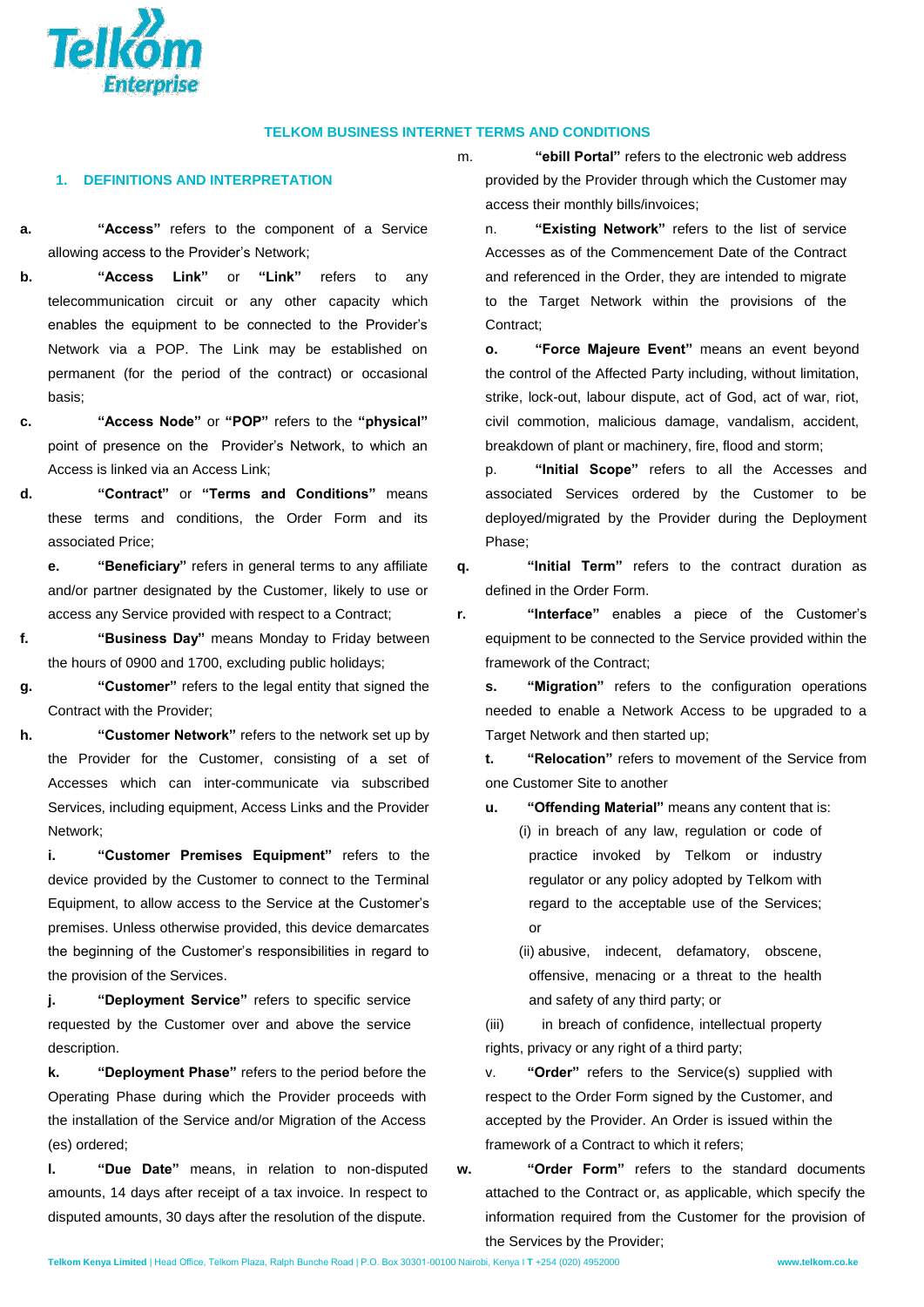

- **x. "Operating Phase"** refers to the period after the Deployment Phase upon implementation completion by the Provider;
- **y. "Party"** refers to either Telkom or the Customer individually and **"Parties"** refers to both Telkom and the Customer jointly;
- **z. "Preventive Maintenance Interruption" r**efers to interruptions corresponding to periods when the Provider carries out preventive maintenance on the Provider Network.
- **aa. "Provider"** or **"Telkom"** refers to Telkom Kenya Limited of Post Office Box Number 30301 – 00100 Nairobi
- **bb. "Provider Network"** refers to the telecommunication network used by the Provider, to which the Customer will have access within the framework of the Contract via Access Links and Customer Provider Equipment are connected;
- cc. **"Quality Assurance Plan (QAP)"** refers to the document defining the standards and working methods needed to provide the Services during the Deployment Phase and for each Site until acceptance is given. It formally establishes the relations between the Customer and Provider and aims, in a non-restrictive way, to define the organization set up by the Provider, with details of escalation procedures and the roles of the various players;
- dd. **"Service"** refers to the service ordered by the Customer as further detailed in the Service Description Annex and "**Services**" shall be construed accordingly;
- ee. **"Site"** refers to the physical address in which the Provider will deploy the Service as defined in the Order Form;
- ff. **"Target Network"** refers to all the Accesses, including existing Network Accesses once they have migrated and/or put into service by the Provider as defined in the Service Description;

gg. **"Terminal Equipment"** refers to the device provided by the Provider to terminate the Service at the Customer's premises. Unless otherwise provided, the device provided demarcates the end of the Provider's responsibilities in regard to the provision of the Services.

- 1.2 Reference to money, value and price are to the Kenyan currency unless otherwise stated.
- 1.3 Reference to a Party includes its successors and permitted assigns.
- 1.4 Reference to any Statute includes amendments or reenactments to that Statute from time to time.
- 1.5 Words importing one gender shall be construed as importing the other gender.
- 1.6 Words importing the singular shall be construed as importing the plural and vice versa.
- 1.7 This Contract contains the entire agreement between the Customer and Telkom with respect to the Service and supersedes all previous understandings, commitments, agreements or representations, whether oral or written, express or implied, in relation to the subject matter between the Parties.
- 1.8 This Contract is made solely and specifically between the Parties for the Parties' mutual benefit and is not intended to be for the benefit of or enforceable by any other person. Neither Party can declare itself a trustee of the rights under this Contract for the benefit of any such person.
- 1.9 In the event of a conflict between any provision of the Application Form, Schedule or Tariff Guide and the provisions of these Terms and Conditions, the provisions of the Terms and Conditions shall prevail, save to the extent otherwise expressly agreed by the parties.
- 1.10 If any of the words or provisions of this Contract shall be construed to be illegal, void or invalid, that shall not affect the legality and validity of the other words or provisions. If any restriction is held not to be valid but would be valid if part of the wording were deleted or its extent reduced or modified then such restriction shall apply with such deletion, reduction or modification may be necessary to make it enforceable.
- 1.11 Save as provided in Clause 12, any variation of this Contract shall be valid only if it is in writing and signed by or on behalf of each Party.
- 1.1 Headings are for convenience only and do not affect the interpretation.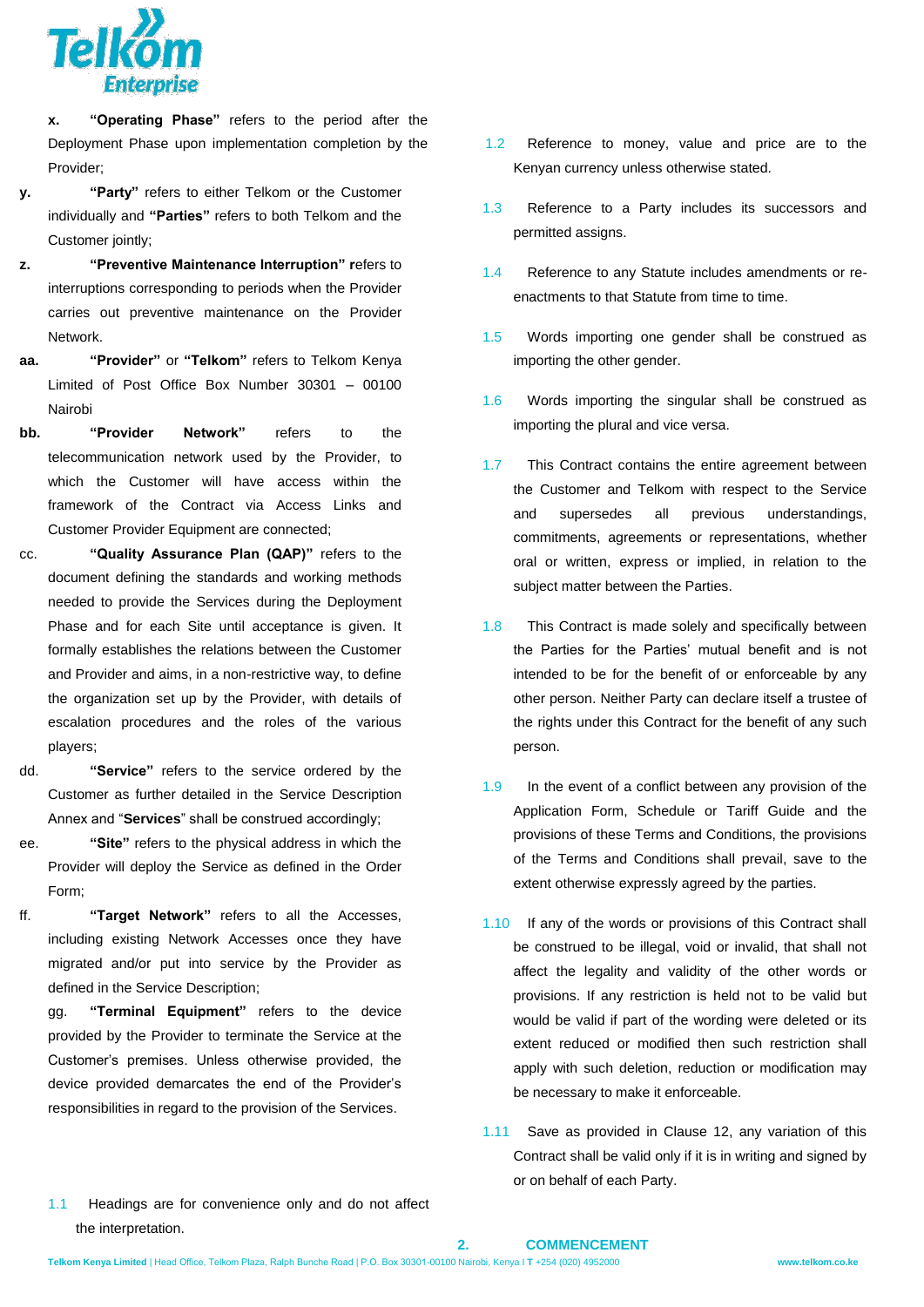

This Contract shall be deemed to have commenced on the date the Customer is connected by the Provider ("Commencement Date") and shall continue for such a period as indicated in the Order Form ("the Initial Term"). The Contract will then automatically be renewed for further periods of twelve (12) months until terminated in accordance with the terms of this Contract.

# **3. SUPPLY OF THE SERVICES**

# 3.1 Deployment Phase

The Deployment Phase consists of the installation of Accesses as defined:

(a) In Initial Scope.

(b) In the Service Description Appendix or,

(c) In the Deployment Service Description Appendix when the Customer has subscribed to the Deployment Service.

# 3.2 Operating Phase

During the Operating Phase, the Provider will provide the Customer with the Services in compliance with applicable regulations and according to the functions described for each Service in the "Service Description" Appendix.

The Provider reserves the right to make operational changes to the Provider Network operating mode, provided these changes do not affect the Service or generate additional costs for the Customer.

3.3 The Service is provided under the conditions described in each Order Form concerned. In order to ensure that the quality of a Service is maintained, the Provider may need to carry out work on the Provider Network, which may temporarily affect regular operation of the said Service and, as far as possible, will endeavour to reduce any resulting disruption for the Customer. Should this work affect provision of the Service to the Customer, the Provider must advise the Customer at least two calendar days before the date of the work by letter, email, fax, sms or through the media indicating the dates, times and provisional timeframes when the Service will be interrupted. If the Service provided to the Customer is the only one likely to be affected by the work, the Provider will agree on a timeslot for the work with the Customer. If, at the Customer's request, after studying possibilities, the scheduled work takes place during non-working hours, the resulting additional costs will be paid by the Customer. Service interruptions due to work scheduled by the Provider, either in compliance with the above minimum notice period or by agreement with the Customer, carried our during a negotiated timeslot are not considered incidents and will not give rise to penalties in relation to the Provider's service level agreement commitments when applicable.

- 3.4 Although the Provider will take all reasonable steps to ensure that the Services are available to the Customer at all times, it cannot guarantee a continuous fault free service. The quality and availability of Services may be affected by factors including (but not limited to) acts of God, malicious acts of third parties, geographical topography, weather conditions, planned maintenance or rectification work on the Provider Network or the Terminal Equipment that may interfere adversely with the quality and provision of the Services.
- 3.5 The Service provided by the Provider to the Customer shall be governed by the terms and conditions contained herein. These are subject to amendment by the Provider as the needs of the Service may require, from time to time as provided in Clause 12.

# **4. CUSTOMER OBLIGATIONS**

4.1 The Customer declares acceptance of the characteristics and limits of the Service and, in particular, acknowledges that:

> (a) It possesses the appropriate equipment and software and staff qualified to operate the Access correctly;

> (b) It is aware of the nature of the Service and agrees to use the Service in a reasonable manner and will refrain from using Offending Material;

(c) It will not knowingly or negligently transmit any electronic and/or software element via the Service that might cause or be liable to cause damage of any kind either to the Provider's information systems or the Provider's customers. In the event of obvious breach of this article by the Customer, the latter accepts that the Provider is entitled to interrupt the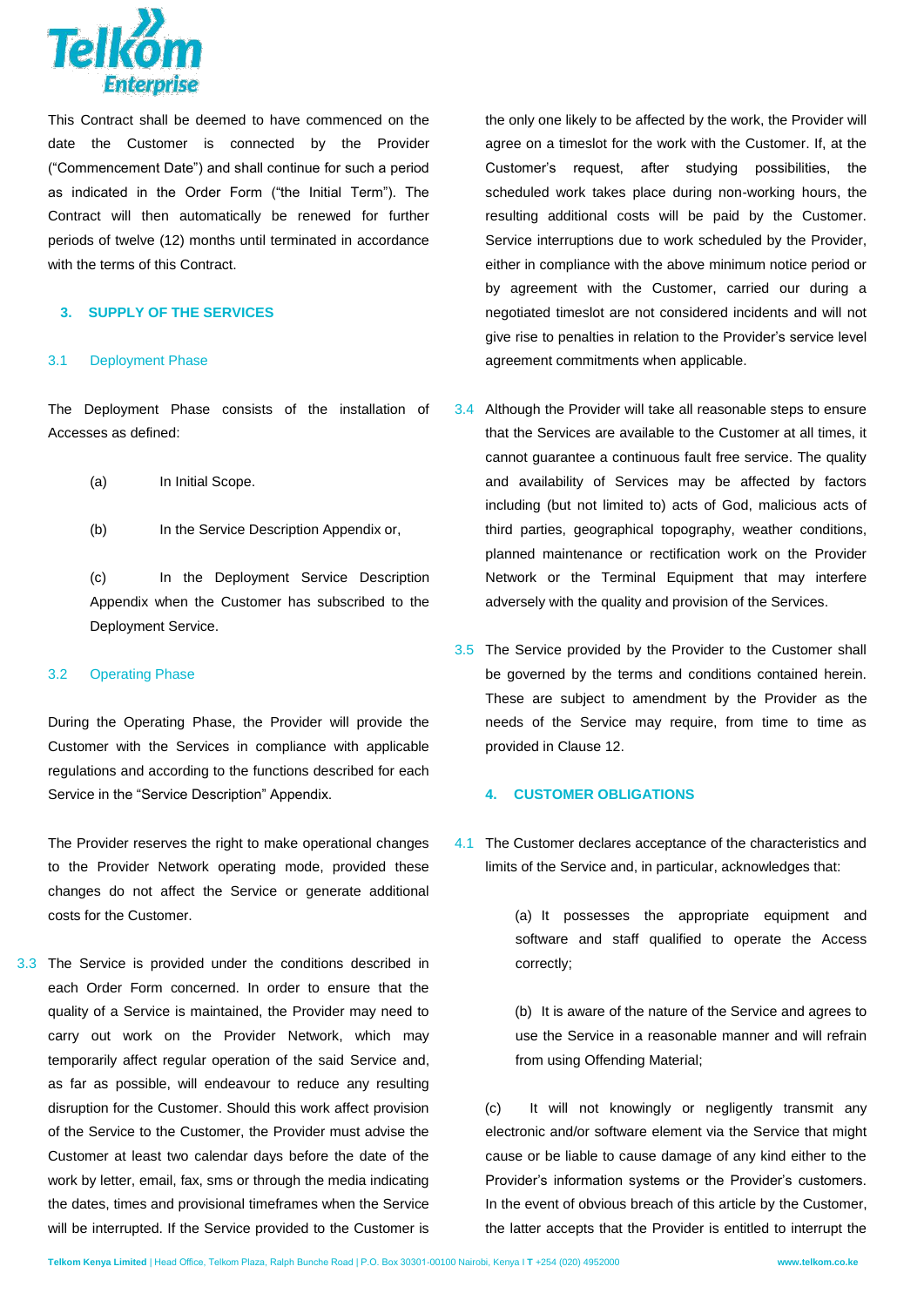

internet and/or application service immediately without any further formalities, without the Customer being entitled to any indemnity and without prejudice to any damages that the Provider may claim should its liability be invoked due to the breach by the Customer.

- 4.2 When the provision of the Service requires the installation of equipment by the Provider on the premises designated by the Customer, the Customer will, at its own expense, make space available to the Provider, that meets the technical prerequisites for installation of this Equipment. Installation and connection conditions are indicated in the corresponding Contract. Customer, at its own expense, will make any and all necessary adjustments or ensure the compliance of premises. The Service can only be provided to the Customer once the premises satisfy the above-mentioned conditions and prerequisites. The Provider will not become involved in any dispute arising between the Customer and the owner or the premises or its representative in respect of provision of the Service.
- 4.3 For any work justified by the installation, operation or maintenance of a Service, the Customer must allow access to the premises by the Provider and persons authorized by the Provider. If installation or other work needs passing through the property of a third party, the Customer will be responsible for obtaining the authorisation of the third party.
- 4.4 No work may be carried out on Customer or third party premises without the presence of the Customer or its representative. Any period during which the Customer's premises cannot be accessed by the Provider or its authorised representatives, pursuant to the above stipulations, will not be taken into account for the calculation of the lead times allowed for the Provider to carry out its obligations. The Customer must inform the abovementioned technicians of the existence and location of pipes/ducts (e.g. gas, electricity, water, etc.) and equipment of any kind, as well as any other risk which may occur on the premises accessed by technicians for Service implementation purposes. Before the Provider carries out any work on the premises, the Customer will provide all the necessary information on hygiene and security rules in force on the premises. The Customer shall indemnify the Provider against any loss, claim or liability arising from the Customer's failure to fulfill its obligations under this Clause 4.3.

### **5. PRICE, TAXES AND DEPOSIT**

- 5.1 The prices for Services and related pricing structures are indicated in the concerned Order Form.
- 5.2 Prices are expressed in Kenya Shillings and exclude taxes. The Customer will bear any tax payable in Kenya in respect to this Contract in addition to the Service prices. Prior authorisation is required from the Provider for payment by the Customer or Beneficiary in another currency. In any event, the total amount due to the Provider will be converted by the latter on the basis of prevailing exchange rates.

# **6. INVOICING AND PAYMENT CONDITIONS**

- 6.1 The Provider reserves the right to evaluate a Customer's credit worthiness before or after providing the Services in accordance with the Provider's postpaid terms and conditions and its credit policies in place and as amended from time to time.
- 6.2 The Provider reserves the right to demand payment in advance of such amount as the Provider considers reasonable to cover the risk for continuing services to the Customer if the services to the Customer are at any time suspended for nonpayment of accounts.
- 6.3 The Provider will provide an electronic bill/invoice to the Customer through the e-bill Portal. The Customer will access the e-bill Portal through their username and password ("Credentials). The Customer undertakes to keep their Credential confidential and so manage the said Credentials to ensure that the Customer is able to access its bills online. Any Customer requiring a printed hard copy bill will pay the Provider a fee as determined by the Provider.

6.4 The Customer agrees to pay to Telkom all charges (Access fees, rent fees or other monies which are more particularly set out in the relevant Order Form) in accordance with the tariff rates from time to time prescribed by the Provider (or any other authority that may from time to time be authorized to set or alter such tariffs) including the following:

- a) An advance monthly access fee for the Services;
- b) An advance one-time installation fee for the apparatus and equipment necessary for the provision of the Services to the Customer ("One-Time Charge" or "OTC"); and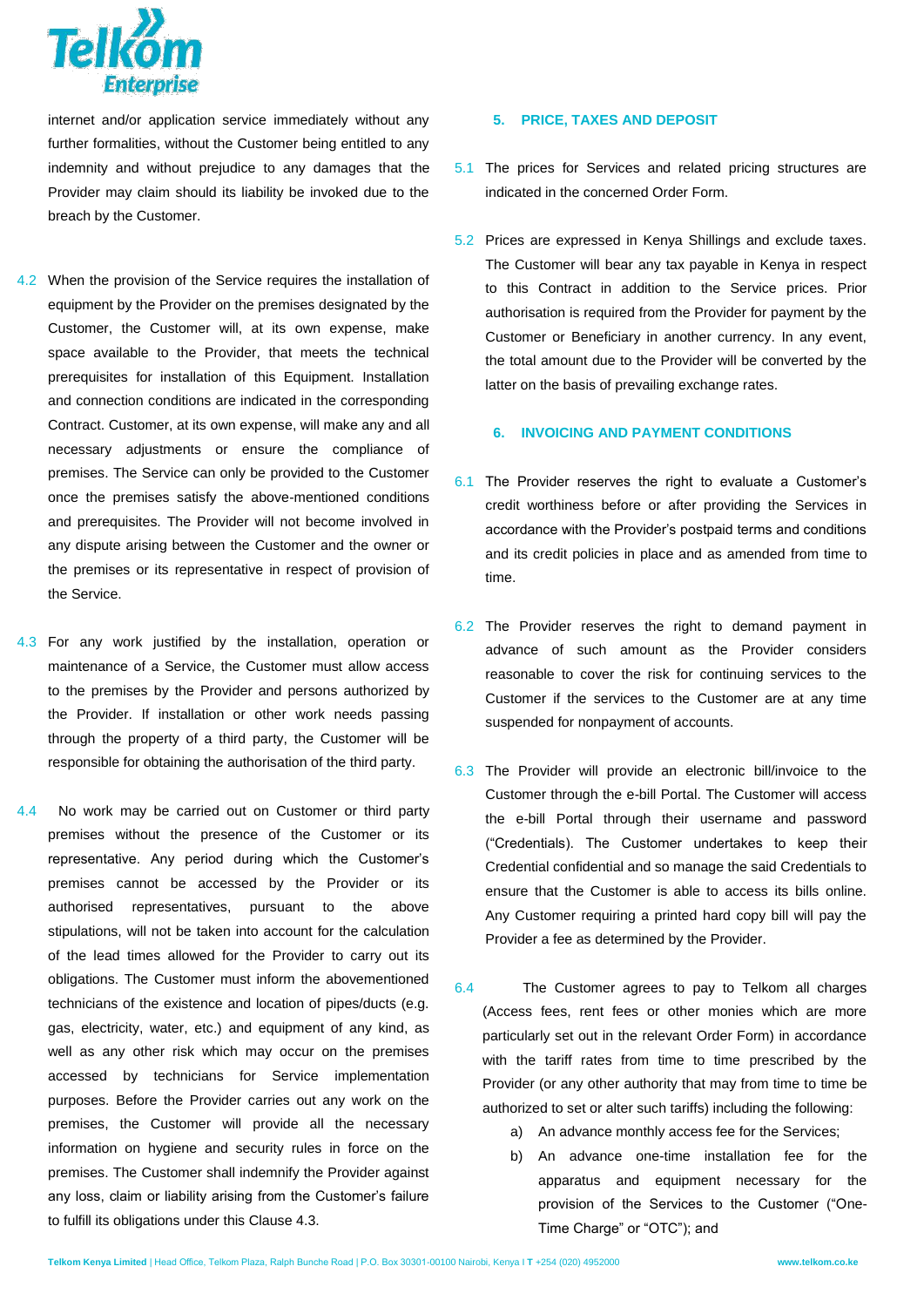

c) Monthly access fees (otherwise known as "monthly recurrent costs" or "MRC").

6.5 The Customer must pay the billed charges for the Services without any set-off, counterclaim or deduction (except where the Parties agree thereto to set-off, counterclaim or deduction). Telkom may, in its discretion, add interest charges, from the Due Date, to any past due amounts at a per annum rate of 4 percentage points above the Central Bank of Kenya prevailing base lending rate at any given time, compounded daily.

- 6.6 In the event that Charges remain unpaid after the Due Date, Telkom reserves the immediate right to suspend provision of service. The process that Telkom will follow prior to the suspension under this Clause or subsequent termination of the Services for non-payment is elaborated in the Dunning Process Schedule.
- 6.7 If applicable, the Customer shall deduct and pay Kenya Revenue Authority (KRA) withholding tax payable on the Charges at such rate as may be prescribed by the Kenyan taxation law from time to time. Upon such deduction, the Customer shall present to Telkom an original Withholding Tax Certificate in such form as may be prescribed by KRA from time to time. Should the Customer fail to provide such Certificate, the Customer shall be liable to pay the Provider any such amount purportedly deducted as withholding tax.
- 6.8 All charges due to the Provider under this Contract shall be payable by the Customer in Kenya Shillings. Payment of all charges due may be done by the Customer to the bank account or designated Telkom cashiers notified from time to time by the Provider or by such other method as may be agreed between the Parties from time to time. In the event that charges remain unpaid after the Due Date, the Provider reserves the right to immediately suspend provision of Service.
- 6.9 The Customer will promptly, but in no event later than 14 days from date of invoice, notify the Provider in writing of any disputed invoice, together with all information relevant to the dispute, including the account numbers, circuit identification, and trouble ticket numbers, if any, and an explanation of the amount disputed and the reasons. The Customer must pay all undisputed amounts in accordance with Clause 6.5 unless the disputed amount is less than 5% of the total invoice amount in which case the total invoice amount shall be due and payable by the Due Date. Disputes shall be resolved promptly and the resolved amount, if any, payable within fourteen (14)

Business Days after resolution. Interest will accrue from the due date on subsequent payments of amounts withheld or credits on overpayments refunded.

- 6.10 The Customer will remain obliged to settle all other undisputed invoices.
- 6.11 Failure to pay the charges as invoiced by Telkom shall constitute a material breach of this Contract and may lead to termination of this Contract.

# **7. SCOPE AND CONTRACT SUBSCRIPTION CONDITIONS**

- 7.1 Unless expressly stipulated in the Service Description, every Order is considered to be issued by the Customer on its own behalf.
- 7.2 Beneficiaries may use or access the Service. The Customer undertakes to communicate with the said Beneficiaries of the content of this Contract together with any subsequent modification thereto. In any event, the Customer remains liable for the contractual obligations of Beneficiaries. As a result, the Provider does not have to make any direct response to a Beneficiary concerning any request in relation to the purpose of the Contract.
- 

7.3 As necessary, the Customer may also issue Orders in the name and on behalf of Beneficiaries in its capacity as authorised representative, provided that:

- (i) this is expressly indicated in the concerned Order Form;
- (ii) information concerning the Beneficiaries is forwarded by the Customer. This information will be indicated in the Appendix and the Customer will inform the Provider in writing promptly of any modification that might occur, the effect of which would exclude a Beneficiary from the benefit of the Contract;
- (iii) the Customer is responsible for obtaining powers of attorney from Beneficiaries to manage the global relationship with the Beneficiary with respect to the Provider. As a result, the Provider does not have to make a direct response to a Beneficiary concerning any request;
- (iv) the Customer will provide copies of the powers of attorney immediately on first demand of Provider and will assume vis-à-vis the Provider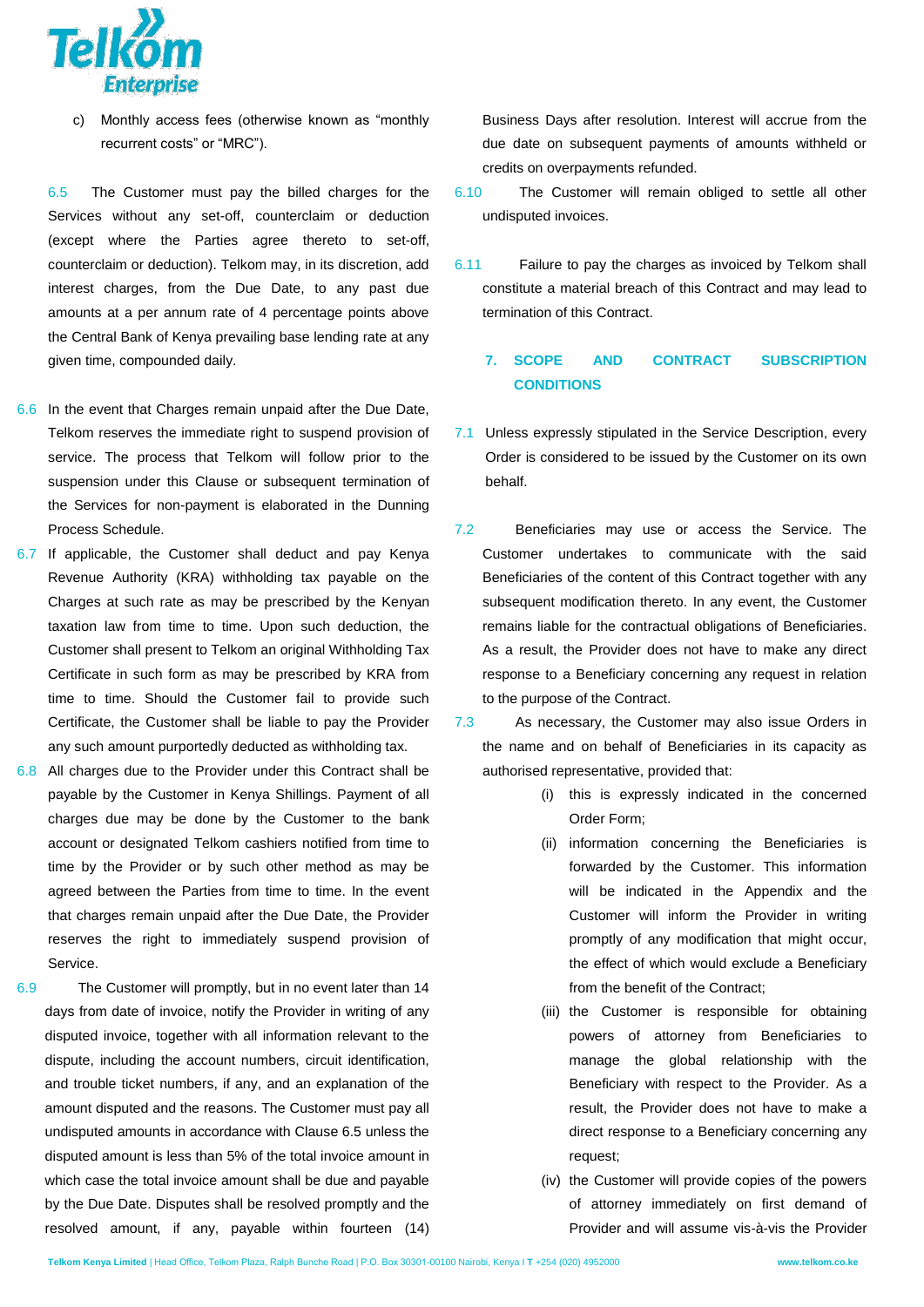

a joint and several liabilities for all rights and obligations of the Beneficiaries;

(v) the Services subscribed to by the Customer on behalf of partners designated as Beneficiaries are used for communication or crossconnection purposes with the Customer or one of its affiliates;

7.4 The Provider reserves the right to request a financial guarantee from the Customer prior to the signature of an Order or at any time during execution of the Contract, such as the payment of a guarantee deposit, an on-demand guarantee or a creditworthy joint and several guarantee of solvency. The Customer will inform the Provider of the amount and date of payment or setup of the financial guarantee requested.

- 7.5 During execution of the Contract, the non-production or failure to update the financial guarantee requested by the Provider will lead without any notification to the suspension of the Order(s) concerned, without prejudice to any other remedy available to the Provider such suspension will continue until the financial guarantee is set up. Nonetheless, during this period, the Customer will still be liable for payment of the price for the Services concerned by the said suspension which were rendered prior to the suspension.
- 7.6 Previous debt contracted with respect to an Order or separate contract concluded with the Provider must be settled before subscribing to a new Order.

# **8. FORCE MAJEURE**

8.1 If a Party (the "Affected Party") is prevented, hindered or delayed from or in performing any of its obligations under this Contract (other than a payment obligation) by a Force Majeure Event:

> (a)the Affected Party's obligations under this Contract are suspended while the Force Majeure Event continues and to the extent that it is prevented, hindered or delayed;

> (b)as soon as reasonably possible after the start of the Force Majeure Event, the Affected Party shall notify the other Party in writing of the Force Majeure Event, the date on which the Force Majeure Event started and the

effects of the Force Majeure Event on its ability to perform its obligations under this Contract;

(c)If the affected Party does not comply with Clause 8 (d) it forfeits its rights under Clause 8(d).The Affected Party shall make all reasonable efforts to mitigate the effects of the Force Majeure Event on the performance of its obligations under this Contract; and

(d)as soon as reasonably possible after the end of the Force Majeure Event, the Affected Party shall notify the other Party in writing that the Force Majeure Event has ended and resume performance of its obligations under this Contract.

(e)If the Force Majeure Event continues for more than six months starting on the day the Force Majeure Event starts, a Party may terminate this Contract by giving not less than thirty days' written notice to the other Party.

# **9. LIMITATION AND EXCLUSION OF LIABILITY**

- 9.1 Telkom's liability in contract, tort or otherwise (including liability for negligence) under or in connection with this Contract is limited to Kshs one hundred thousand (Kshs 100,000). This limitation of liability is cumulative and not per incident.
- 9.2 The Customer agrees that the following exclusions of liability are reasonable:
- 9.2.1 Telkom, its officers, employees, sub-contractors agents and partners will not be liable to the Customer or any other party for:

(a)any indirect or consequential loss or damage whatsoever, whether it is foreseen or unforeseen, including but not limited to loss of profits, data, revenue, business, anticipated savings or goodwill or loss of life;

(b)any losses arising in connection with any failure, interruption, delay, suspension or restriction in providing the Services to you which is due to a Force Majeure event;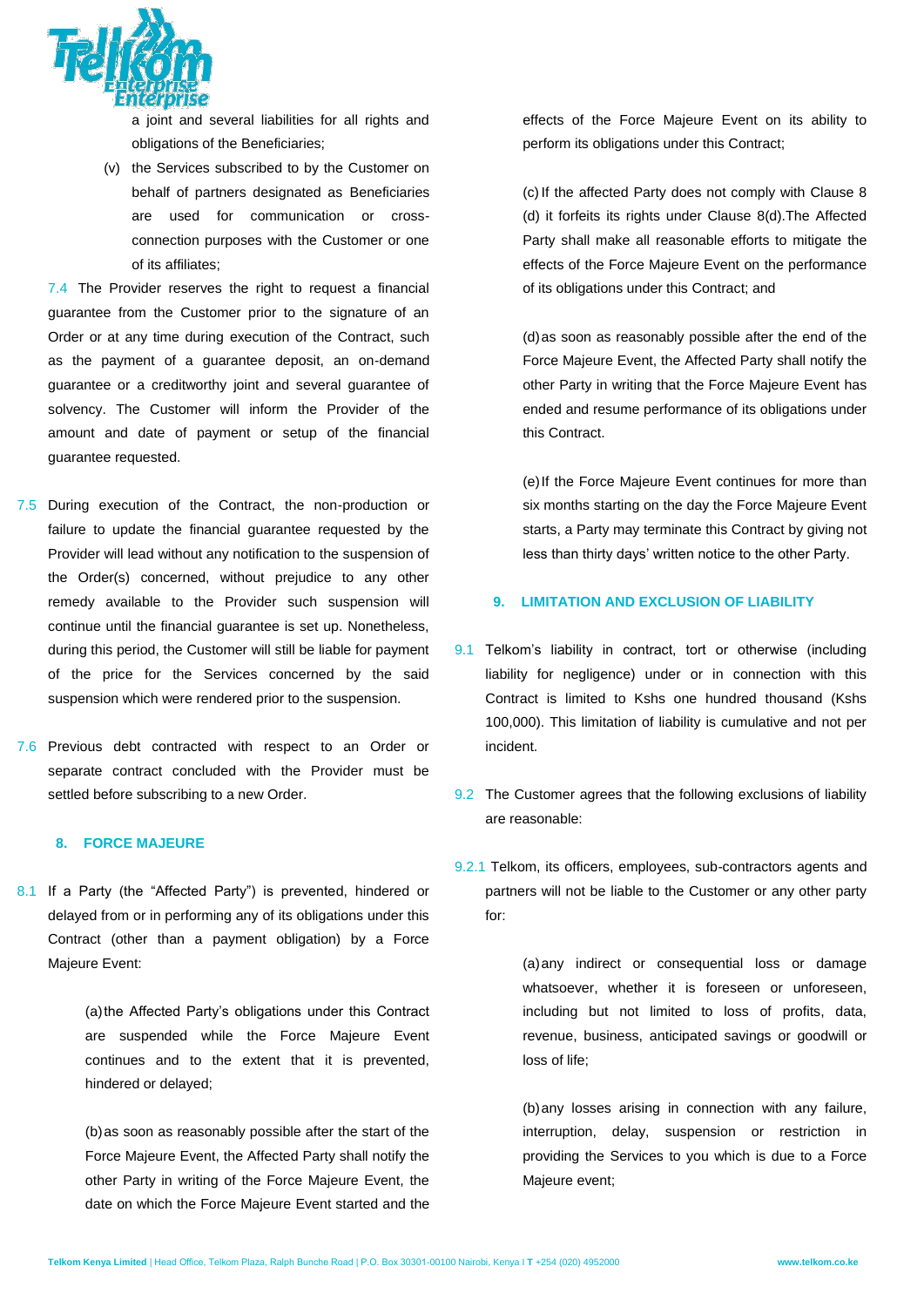

(c) the loss, late receipt or non-readability of any download, transmission, or other communications or loss of data, data privacy or security transmission;

(d) any damage to the Customer Premises Equipment following the use of the Services. The Customer acknowledges and accepts that Telkom does not guarantee the security of the Services against unlawful access or use and the Customer shall therefore be required to take reasonable precautions while using the Services including adopting such appropriate security measures against unauthorised access to and interference with Customer equipment, associated software or equipment, hardware and data (including back up) as the Customer deems necessary; and

(e) any charges or losses incurred as a result of or unauthorised use of the Services including following a theft of the same.

- 9.2.2 Except as provided in this Contract, Telkom provides no warranties, conditions or guarantees as to the description or quality of the Services and all warranties, conditions or guaranties implied by or expressly incorporated as a result of custom and practice, statute, common law or otherwise are hereby expressly excluded so far as is permitted by law.
- 9.3 Notwithstanding any other provisions of this Contract, the Customer confirms and undertakes to indemnify and keep indemnified Telkom on demand for and against all proceedings, costs (including reasonable legal fees), claims, damages, expenses and liabilities of whatsoever nature howsoever suffered or incurred by Telkom arising out of or by reason of any act or omission by the Customer, the Customer's employees, representatives or agents in the performance of the Customer's obligations under this Contract including but not limited to any breach or noncompliance with any terms of this Contract or negligence.

# **10. TERMINATION AND SUSPENSION**

10.1 The Provider may in its sole discretion suspend the Service in any of the following circumstances:

> (i)If the Customer account remains unpaid for fourteen days from the date of invoice;

(ii) If in the Provider's sole opinion the Customer fails at any time to meet the credit test criteria as deemed necessary in any case.

(iii) Such a suspension or variation is necessary to facilitate modifications to, or allow for planned maintenance of the Provider's Network;

(iv) If the Customer writes to the Provider to discontinue the service or other facilities provided under the **Contract.** 

(v) If the Customer dies or is declared bankrupt or being a company, goes into liquidation or has a receiver appointed over its assets.

(vi) If the Provider gives the Customer one calendar months' notice in writing terminating the services, this Contract or any supplemental contract executed by the Customer.

(vii) If the Customer allows the telecommunication lines provided to be damaged, destroyed, accessed using unconventional methods, used for any improper or illegal purposes or contravenes any laws or other provisions or any other statute or regulations made or applicable thereunder.

10.2 The Provider may in its sole discretion terminate the Customer's access to the Services without liability to compensate the Customer for any period during which:

- (a) the Customer fails to comply with the Customer's obligations under this Contract;
- (b) the Provider is required or requested to comply with an order or instruction of or on recommendation from the Government, court, regulator or other competent authority;
- (c) the Provider reasonably suspects or believes that the Customer is in breach of the terms and conditions of this Contract or any other terms and conditions referred to herein;
- (d) the Customer fails to pay any charges required to facilitate access to the Services;
- (e) for any reason the Provider is unable to provide the Services; or

(f) the Customer is in breach of any fair usage policy implemented by the Provider from time to time.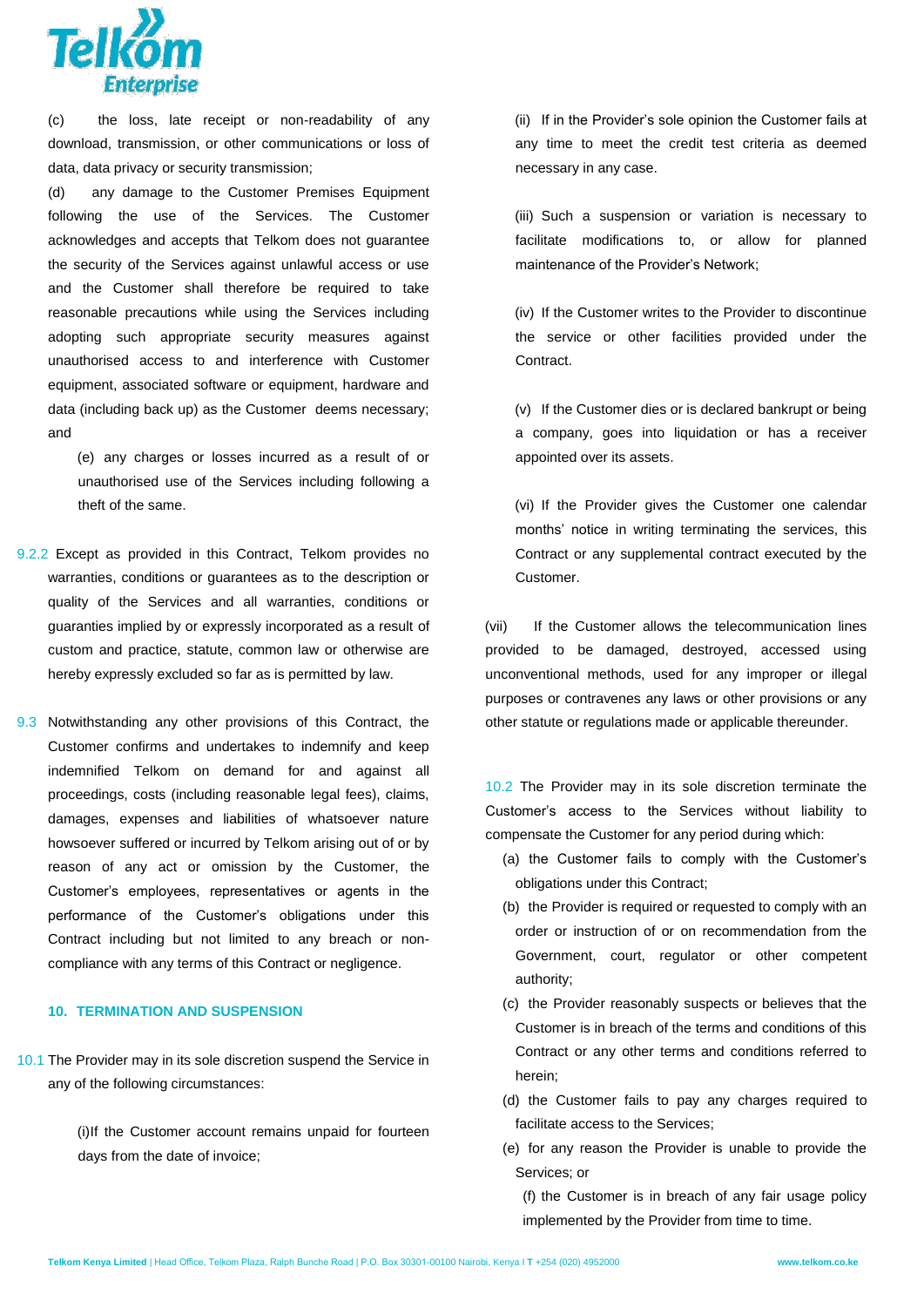

**"Fair usage policy"** for the purposes of Clause 10.2(f) above refers to a policy implemented by the Provider to facilitate equitable access to the Services by all Telkom subscribers.

- 10.3 The Customer may, without prejudice to Clause 11.2, terminate this Contract at any time by giving notice in writing to the Provider.
- 10.4 The Customer shall reimburse the Provider for all reasonable costs and expenses incurred as a result of the suspension, termination or variation of the Services where the suspension, termination or variation is implemented by the Provider as a result of any act or omission by the Customer.

# **11. CONSEQUENCES OF TERMINATION**

- 11.1 Termination shall not affect any provision of this Contract expressed to have effect after termination, or any other rights either Party may have against the other Party subsisting at the time of termination.
- 11.2 If the Customer terminates the contract before the expiry of the Initial Term then the Customer shall be liable to pay the Provider all monthly recurrent charges for the rest of the duration of the Contract as signed and any other monies outstanding at the time of termination. Telkom shall be entitled to claim this amount from the Customer as a debt.

# **12. VARIATION OF THE AGREEMENT**

Telkom may change this Contract at any time and will give you notice of the changes under clause in accordance with clause 13 (Notices and No Waiver).

Any modification to this Contract including but not related to Upgrade, Downgrade, Relocation, Migration of Access Link will be in writing and signed by both Parties.

# **13. NOTICES AND NO WAIVER**

Any notices in regard to any information that Telkom may wish to send to the Customer from time to time including but not limited to variations to these, modifications/variations to the Services or Charges, any promotions and other information will be through advertisement in a daily newspaper or on the Telkom website www.Telkom.co.ke. The Customer will be deemed to have been bound by such variation by continuing to use the Services.

- (a) Any invoices or notices for purposes of legal proceedings will be served:
- (i) In the case of the Customer: at your last known address as set out in the Order Form completed by the Customer; or

(ii) In the case of Telkom: by hand delivery to Telkom Plaza, Ralph Bunche Road and marked to the attention of the Chief Executive Officer.

Such notices will be deemed to have been received (if dispatched in the manner described above) 5 business days after mailing if forwarded by post and the following business day if hand-delivered or dispatched by e-mail.

**"Business Day"** means Monday to Friday between the hours of 0900 and 1700, excluding public holidays.

(c) Any failure to exercise or delay in exercising a right or remedy provided by this Contract or by law does not constitute a waiver of the right or remedy or a waiver of other rights or remedies. No single or partial exercise of a right or remedy provided by this Contract or by law prevents further exercise of the right or remedy or the exercise of another right or remedy.

(d) No other terms or conditions endorsed upon, delivered with or contained in any Customer documentation will form a part of this Contract and the Customer waives any right which it otherwise might have to rely on such terms and conditions.

#### 14. **TRANSFER**

14.1 In the event of the transfer of all or part of the Contract by the Customer, the Parties will meet to analyse the transfer operation, the cost of this transfer and the consequences for the Contract and also to agree upon and validate the Terms and Conditions for the transfer. The Contract may only be transferred by the Customer, in part or in whole, with the prior written authorisation of the Provider.

14.2 In any event, no transfer may be made without the balance of the Customer's account of any amounts billed to Beneficiaries first being paid.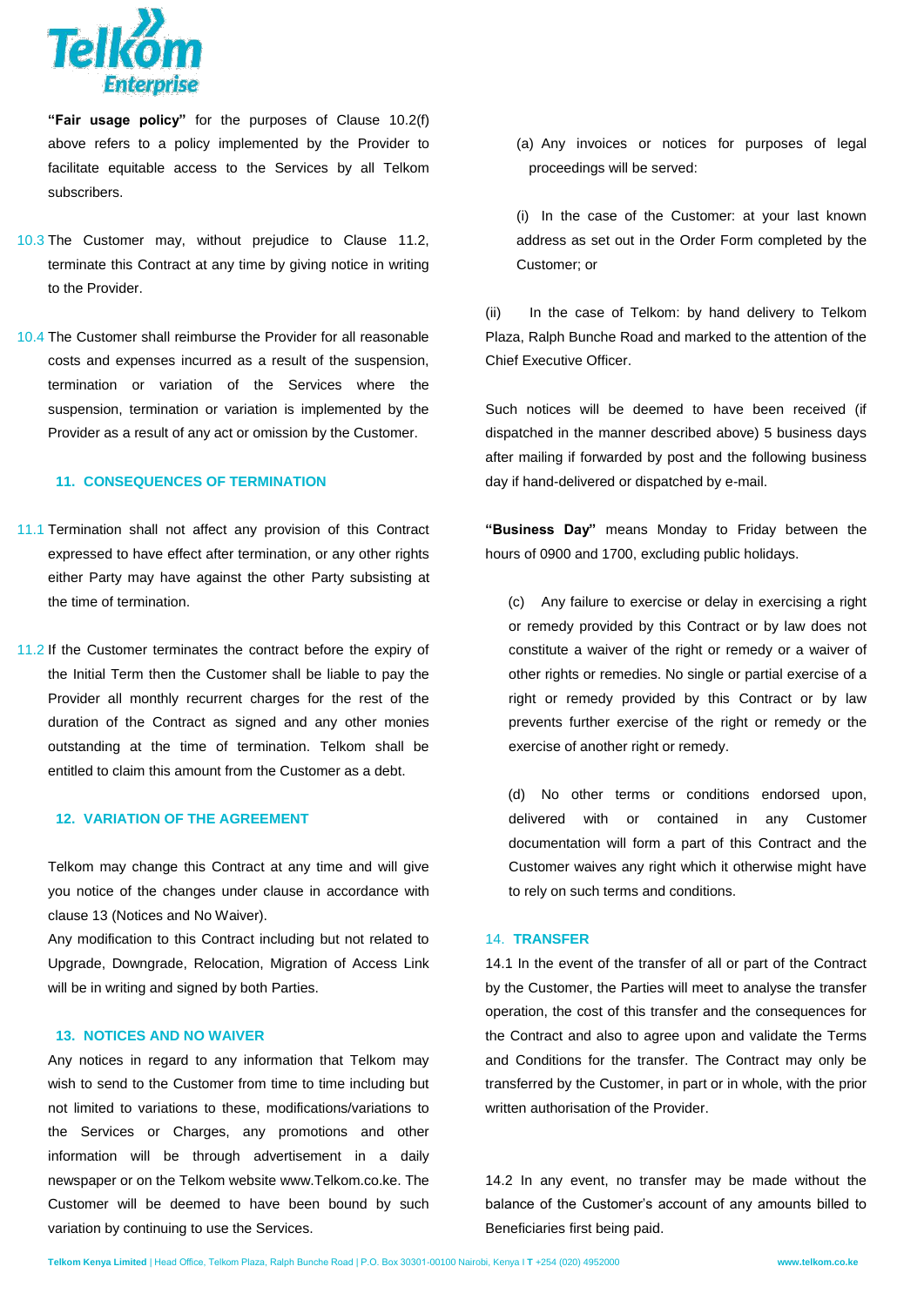

14.3 The Provider is free to assign, or transfer the rights and obligations in all or part of the Contract to an affiliate or a third party, provided the Provider ensures all the rights and obligations undertaken by the Provider under the Contract with respect to the Customer are taken over. The Provider will be released from its obligations on the effective date of the transfer, which will be notified to the Customer by the Provider within a reasonable timeframe which may not be less than 30 days.

# **15. DISPUTE RESOLUTION**

Any disputes or claims arising between the Parties that are not amicably resolved between the Parties may be referred to the court of jurisdiction by the aggrieved Party.

# **16. GOVERNING LAW**

The construction, validity and performance of this Contract shall be governed in all respects by the Laws of Kenya.

I/We

\_\_\_\_\_\_\_\_\_\_\_\_\_\_\_\_\_\_\_\_\_\_\_\_\_\_\_\_\_ have read and

understood the terms and conditions herein and agree to be bound by them at all times.

 $Date:$ 

Stamp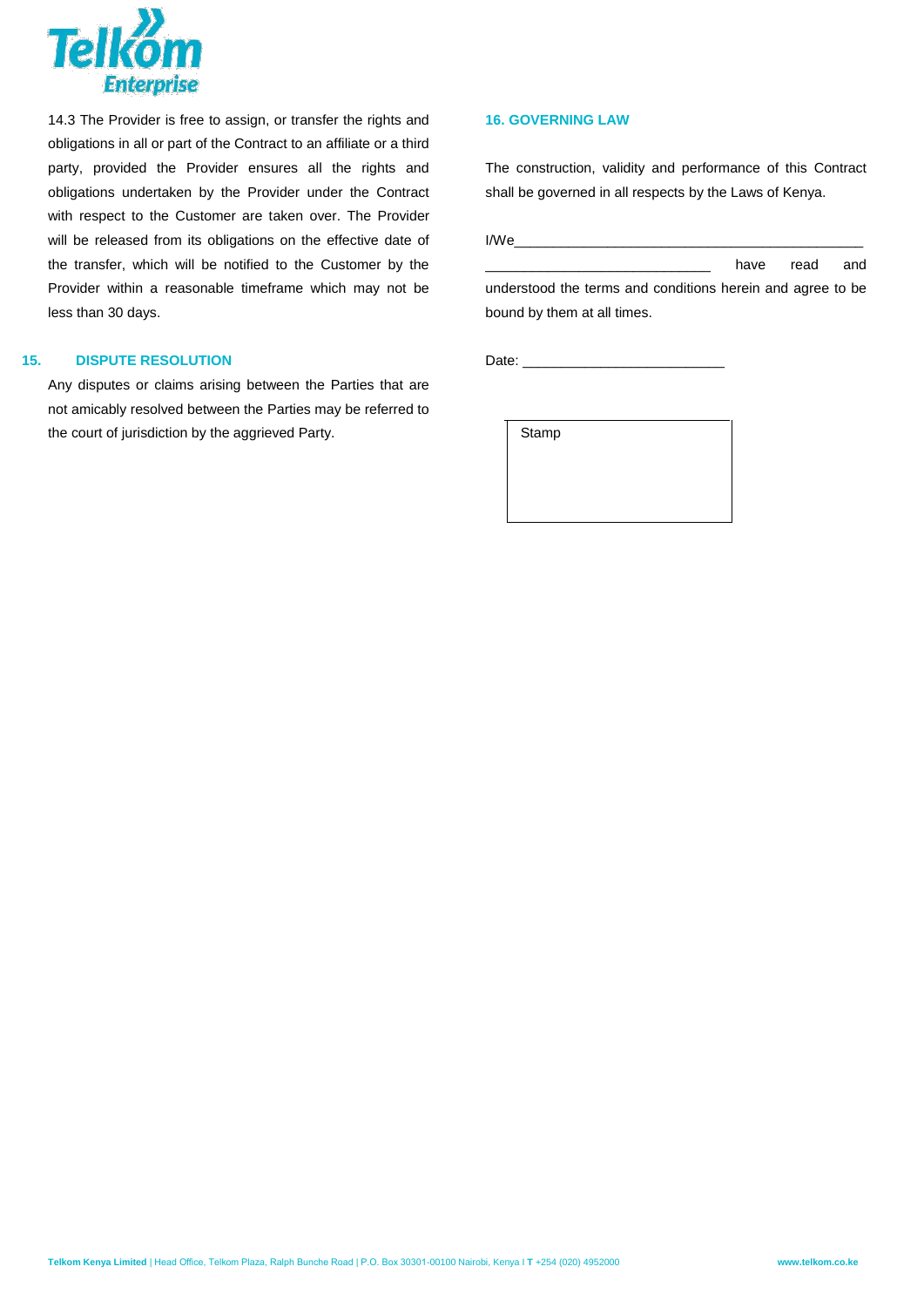